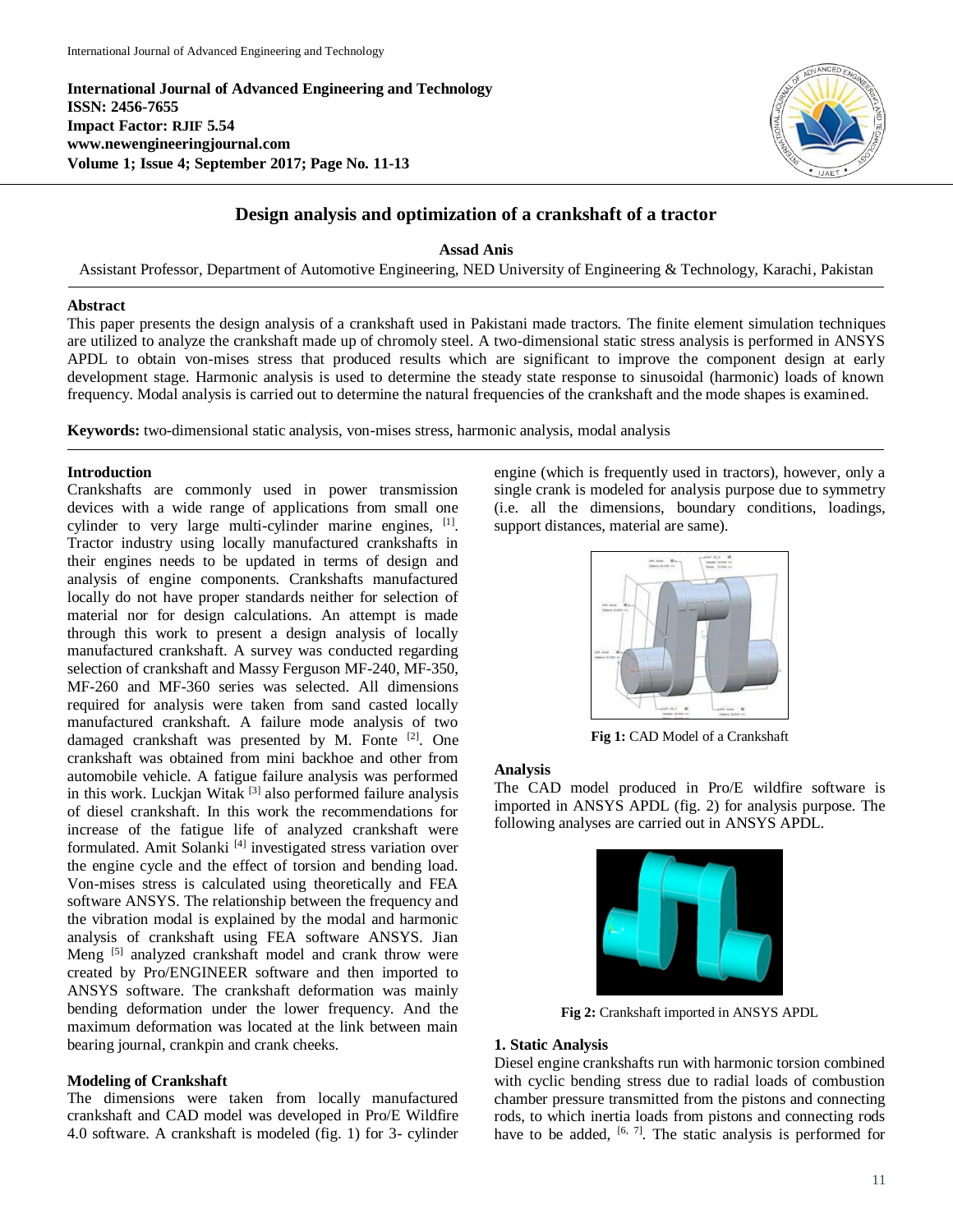obtaining the von-mises stress when the crankshaft is subjected to combined state of loading i.e. bending and torsion. Von Misses stress is widely used by designers to check whether their design will withstand a given load condition. Von Misses stress is considered to be a safe haven for design engineers. The crankshaft is meshed with solid 45 elements and constraints are applied. The deformed results are shown in fig. 3 and presented in table 1.



**Fig 3:** Deformation and Von-Mises Stress

**Table 1:** Results obtained from Static Analysis

| Max. Deflection, | <b>Von-Mises Stress,</b> | <b>Factor of Safety</b> |
|------------------|--------------------------|-------------------------|
| mm               | MPa                      | (FOS)                   |
| 0.019945         | 52.259                   | 7.6                     |

The recommended FOS for crankshafts is 3 so it is clear from analysis that the locally produced crankshafts are overdesigned. To address this issue, two solutions are proposed.

#### **Solution # 1**

New material is should be used i.e. nickel-chrome steel. The allowable stress for nickel-chrome steel is 150 MPa that gives FOS of 3 which comes under recommended range.

#### **Solution # 2**

Use chromoly steel with modified dimensions. The modified dimensions are as follows:

- diameter of crankpin  $= d<sub>C</sub> = 27$  mm
- diameter of crankshaft  $= d_s = 33$  mm
- thickness of the web  $t = t = 18$  mm
- width of the web =  $w = 43.1$  mm
- length of crankpin  $= l_C = 35$  mm
- length of the bearing  $= l_B = 33.7$  mm

The crankshaft is again modeled in Pro/E wildfire software with modified dimensions and imported in ANSYS APDL for analysis purpose. The results obtained are shown in fig. 4 and presented in table 2. From table 2, it is clear that the design is safe.



**Fig. 4** Modified FEA Results

**Table 2:** Modified results obtained from Static Analysis

| Max. Deflection, | <b>Von-Mises Stress,</b> | <b>Factor of Safety</b> |
|------------------|--------------------------|-------------------------|
| mm               | MPa                      | (FOS)                   |
| 0.047934         | 121.33                   | 3.3                     |

#### **2. Dynamic analysis**

Crankshaft is analyzed for dynamic design by performing harmonic and modal analysis in ANSYS APDL.

#### **2.1 Harmonic Analysis**

Crankshaft is investigated under the dynamic force of piston transferred to crankshaft through connecting rod and gudgeon pin. This is shown in fig. 5 in term of graph between the amplitude and the frequency.



**Fig 5:** Frequency vs Amplitude

Harmonic response of the crankshaft for the excitation in the range of 0-1000 Hz is analyzed. Variation of displacement amplitude (frequency response) with respect to frequency is plotted graphically. The range of frequency starts from 0 Hz and lasts to 1000 Hz figures the maximum deformation at a frequency of 520 Hz at zero degree phase angle. Amplitude and the frequency diagram depict the various peak points of amplitude at different frequency points. The magnitude of amplitude of harmonic vibrations goes on changing at small intervals of frequency. The amplitude hikes at 500 Hz and 800 Hz becomes lowers at 700 Hz.

# **2.2 Modal Analysis**

Modal analysis is the field of measuring and analyzing the dynamic response of structures. Modal analysis is performed in ANSYS APDL to find out mode shapes and resonant frequencies. The results obtained from simulations are presented in table 3.

**Table 3:** Resonant Frequencies

| Mode        | Deformation (mm) | Frequency $(Hz)$ |
|-------------|------------------|------------------|
| 1 st        | 2.066            | 144.919          |
| $\gamma$ nd | 1.759            | 173.094          |
| 2rd         | 2.539            | 233.931          |
| 4th         | 5 38             |                  |

The results of modal analysis are extremely important as the resonance frequency or the frequency at which the effects of vibration are at peak is provided. The modal analysis also provides the starting point for harmonic and transient dynamic analysis where, the details of these mode shapes with their frequencies are useful.